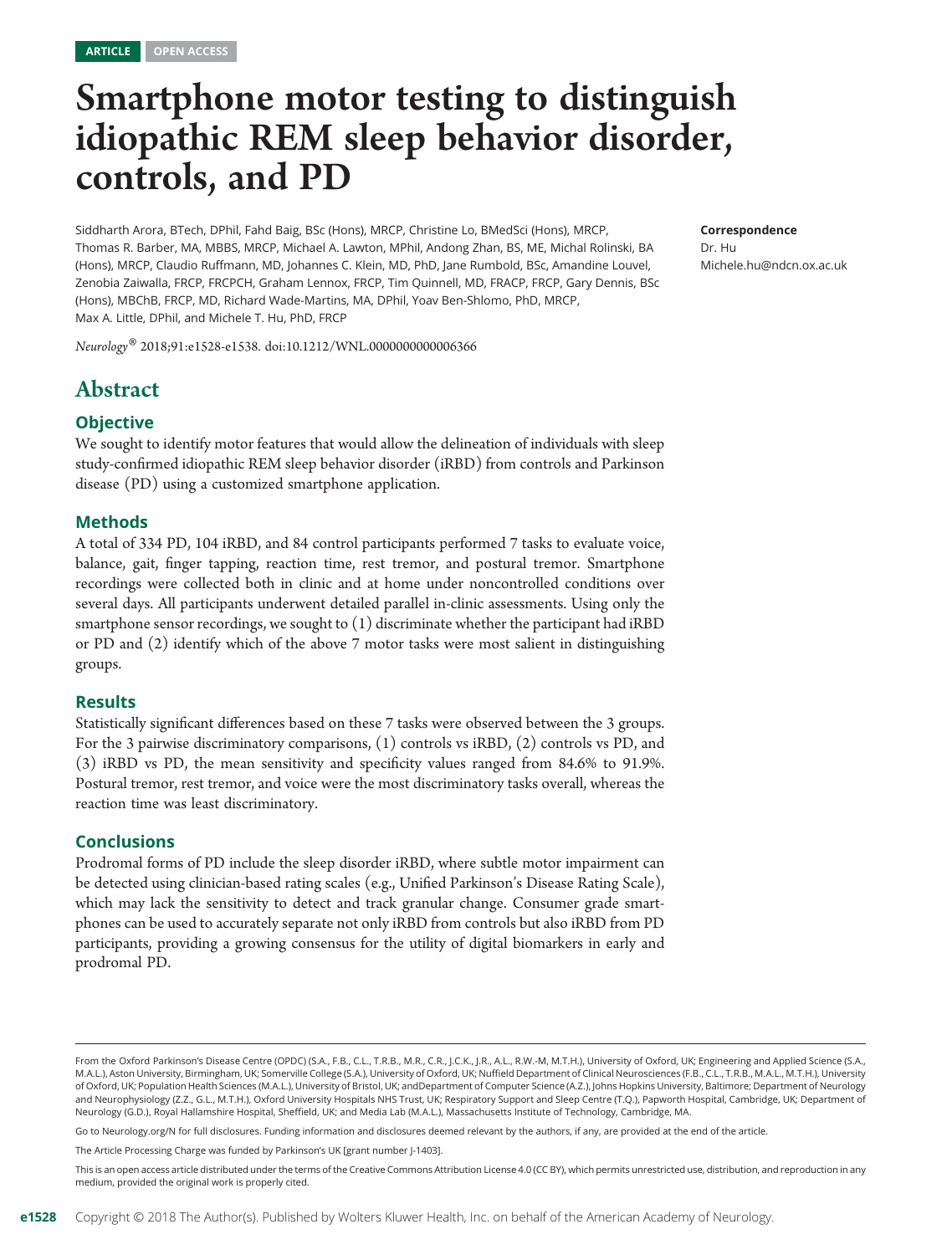# **Glossary**

 $CV = cross-validation; IMU = inertial measurement unit; iRBD = idiopathic REM sleep behavior disorder; LOO = leave-one-$ (recording)-out; LOSO = leave-one-subject-out; MDS = Movement Disorder Society; MDS-UPDRS = Movement Disorders Society-Unified Parkinson's Disease Rating Scale; OPDC = Oxford Parkinson's Disease Centre; PD = Parkinson disease; UPDRS = Unified Parkinson's Disease Rating Scale.

Polysomnographically confirmed idiopathic REM sleep behavior disorder (iRBD) is associated with rates of phenoconversion to a neurodegenerative disorder, most often a synucleinopathy, of up to 91% over a 14-year follow-up period. $1-3$  Such individuals therefore offer an enriched population in which to study potential neuroprotective treatments. In otherwise asymptomatic individuals with iRBD, the detection of subtle motor impairment may portend relatively imminent conversion to Parkinson disease  $(PD)^4$ . A major challenge is the availability of robust outcome measures, resistant to inherent intra- and inter-rater differences associated with physician-rated scales and placebo/nocebo treatment effects, that can sensitively measure short-term progression.<sup>5,6</sup>

With advances in technology has come the hope of delivering objective measures of disease severity, with multiple measures permitting the tracking of symptoms over time.<sup>7</sup> Several devices have garnered popularity. Differences in their interfaces and calculated measures belie the commonality of their hardware, which typically comprise integrated accelerometers and gyroscopes measuring motor impairment.<sup>8</sup> Such inertial measurement units (IMUs) are also integrated into consumer grade smartphones, increasing in ubiquity worldwide.

We have previously evaluated the feasibility and efficacy of smartphone use in detecting and monitoring the symptoms of PD in a pilot study, assessing voice, balance, gait, finger tapping, and reaction time.<sup>9</sup> We now investigate the larger scale use of smartphones under more realistic clinic- and home-based conditions to objectively quantify motor symptoms in the deeply phenotyped Oxford Discovery cohort.<sup>4,10</sup> Here, our aims were to (1) distinguish participants with iRBD from controls and PD and (2) identify the most salient motor features that distinguish between groups.

# Methods

#### Participant selection

Data were collected from participants enrolled in the Oxford Parkinson's Disease Centre (OPDC) Discovery study<sup>4,10</sup> using smartphone assessments at their clinic visit and then at home over a maximum of 7 days. A diagnosis of iRBD was made by a sleep specialist, supported by polysomnography, concordant with the American Academy of Sleep Medicine International Classification of Sleep Disorders criteria.<sup>11</sup> Individuals with idiopathic PD had a high clinician determined probability (≥90%) of PD, confirmed on their most recent longitudinal assessment.

### Standard protocol approvals, registrations, and patient consents

The study protocol was approved by the local UK National Health Service Ethics committee, in adherence with national legislation and the Declaration of Helsinki. All participants provided written informed consent at the point of recruitment.

#### Smartphone test protocol

Details regarding the smartphone test protocol used in this study have been described previously.<sup>9</sup> This prompted participants to perform 5 short tasks (less than 5 minutes overall) to assess:  $(1)$  voice,  $(2)$  balance,  $(3)$  gait,  $(4)$  finger tapping, and (5) reaction time. The smartphone application was adapted to utilize integrated smartphone  $IMUs<sup>12</sup>$  to allow 2 additional tasks for tremor (about 45 seconds each) assessing (6) rest tremor, instructing the user to "sit upright, hold the phone in your tremor dominant hand and rest it lightly in your lap, and close your eyes and count backward from 100," and (7) postural tremor, instructing the user to "sit upright and hold the phone in your tremor dominant hand, with the arm outstretched in front of you" (figure 1). IMU sensor data were encrypted, timestamped, and uploaded to a secure online database.

#### Data preprocessing

Previous studies on objective PD symptom detection have typically relied on high-quality sensor data collected in a controlled laboratory environment using expensive hardware (e.g., a double-walled sound booth  $^{13,\tilde{1}4}$  and a gait laboratory with cameras and forceplates<sup>15</sup>). The collection of sensor recordings under more realistic conditions outside the laboratory, using consumer-grade smartphones, potentially makes the protocol in this study practical and scalable for clinical practice. However, it also results in uncontrolled factors that may affect the sensor data. To identify and distinguish useful from artifactual segments of sensor data, we used an automated segmentation algorithm. Smartphone recordings were included only if all 7 tasks were performed in succession, with sufficiently similar timestamps. Synchronization of data based on timestamps allows for the combination of information from different sensors, thereby facilitating simultaneous analyses of all 7 smartphone tasks.

#### Feature extraction

Voice impairments in PD are typically characterized by roughness, breathiness, and exaggerated vocal tremor.<sup>16</sup> Recently, speech abnormalities have also been demonstrated in iRBD compared with control participants (sensitivity, 96%; specificity,  $79\%$ ).<sup>17,18</sup> We calculated a range of features using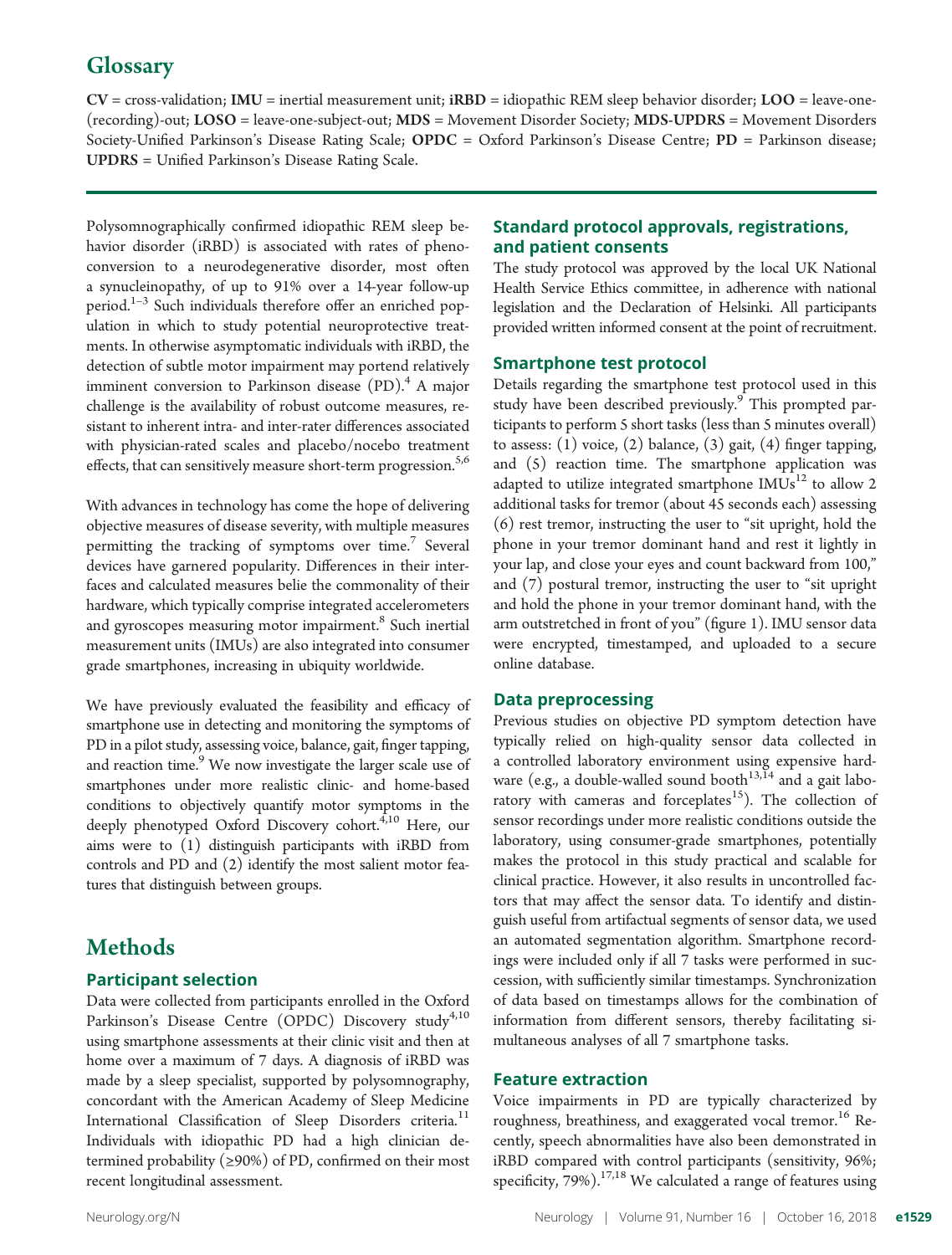

Figure 1 Schematic diagram illustrating the major steps involved in data acquisition of 7 smartphone tasks assessing voice, balance, gait, finger tapping, reaction time, rest tremor, and postural tremor

For the voice task, using the inbuilt microphone, we recorded the sustained phonation "aaah"; the participants were instructed to "Hold the phone to your ear, take a deep breath, and say "aaah" at a comfortable and steady, tone and level, for as long as you can." For the balance task, using the smartphone inertial measurement units (IMUs), we collected triaxial accelerometer sensor data; the participants were instructed to "Stand up straight and place the phone in your pocket. When the buzzer vibrates, stay standing until the buzzer vibrates again." For the gait task, using the smartphone IMUs, we collected triaxial accelerometer sensor data; the participants were instructed to "Stand up and place the phone in your pocket. When the buzzer vibrates, walk forward 20 yards. Then, stop, turn around, and walk back again." For the finger tapping task, using the touch screen sensors and timer, we recorded time and location (x-y screen coordinate position) of finger touch; the participants were instructed to "Tap the buttons below with the index and middle fingers of 1 hand alternatively, in a regular rhythm." For the reaction time task, using the touch screen sensors and timer, we recorded the time of stimulus onset (appearance/ disappearance of a screen button) and response (press/release the screen button) along with location (x-y screen coordinate position) of finger touch; the<br>participants were instructed to "Press the screen button below as s smartphone IMUs, we collected triaxial accelerometer sensor data; the participants were instructed to "Sit upright, hold the phone in your tremor dominant hand and rest it lightly in your lap, and close your eyes and count backward from 100." For the postural tremor task, using the smartphone IMUs, we collected triaxial accelerometer sensor data; the participants were instructed to "Sit upright and hold the phone in your tremor dominant hand, with the arm outstretched in front of you."

the sustained phonation "aaah" (International phonetic alphabet /a:/) based on previous work data available from Dryad (table e-1, [doi.org/10.5061/dryad.3qm0152\)](https://doi.org/10.5061/dryad.3qm0152).<sup>13,14,19</sup>

Deficits in repetitive finger tapping tasks in PD include hastening, faltering, or freezing.<sup>20</sup> Using the screen pixel position  $(x-y)$  coordinates) and the timing of touch, we extracted 2 categories of summary measures; temporal features and spatial features data available from Dryad (table e-2, [doi.org/10.](https://doi.org/10.5061/dryad.3qm0152) [5061/dryad.3qm0152](https://doi.org/10.5061/dryad.3qm0152)).

There is no general consensus regarding the existence and nature of reaction time deficits in  $PD<sup>21</sup>$  A selective deficit in simple reaction time compared with choice reaction time has been suggested, but findings are dependent on experimental conditions.<sup>21,22</sup> We analyzed noncued simple

reaction time, using the elapsed time between the stimulus (appearance/disappearance of a screen button) and response (press/release of the button), to extract features based on the descriptive properties of the reaction time data available from Dryad (table e-3, [doi.org/10.5061/dryad.](https://doi.org/10.5061/dryad.3qm0152) [3qm0152\)](https://doi.org/10.5061/dryad.3qm0152).

Gait and balance deficits in PD are typically characterized by episodes of freezing of gait, falling, shuffling, progressive loss of postural reflexes, and festination. $^{23}$  A recent study demonstrated that rest and postural tremor can be used to discriminate PD from controls and PD from essential tremor.<sup>12</sup> In this study, for the 4 IMU-based tasks, namely balance, gait, rest tremor, and postural tremor, we extracted 5 categories of summary measures data available from Dryad (table e-4, [doi.](https://doi.org/10.5061/dryad.3qm0152) [org/10.5061/dryad.3qm0152\)](https://doi.org/10.5061/dryad.3qm0152).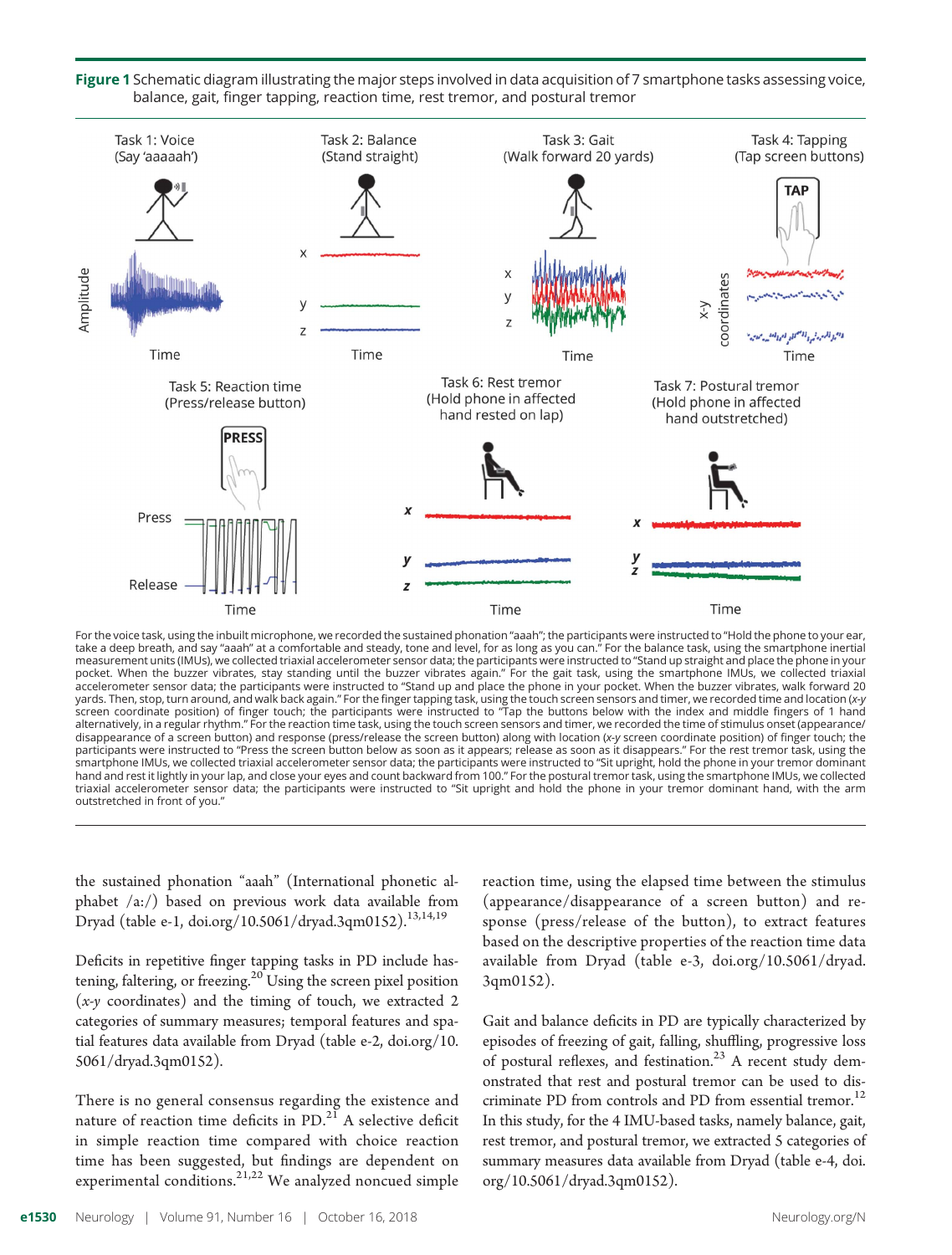#### Feature selection

Identification of the most salient features having the highest discriminatory power was undertaken using different feature selection algorithms. Feature selection enhances the explanatory power of the analysis by removing redundant and less informative features, which helps reduce the complexity of the discriminatory analysis. Five different feature selection algorithms were used. This resulted in 5 different rankings, 1 from each algorithm. Majority voting was used to derive a single unified ranking to be used for inference and discrimination.<sup>24</sup> Combining outputs from different algorithms can improve the reliability of feature rankings, as multiple algorithms tend to reduce the potential variability associated with using an individual technique.<sup>25</sup>

#### Statistical analysis

Three pairwise discriminatory comparisons were considered: (1) controls vs iRBD, (2) controls vs PD, and (3) iRBD vs PD. Statistical model predictions were compared with clinicians' assessments, which were treated as the ground truth. Statistical analysis was aimed at  $(1)$  objective quantification of motor symptoms using the sensor data, (2) identification of the most salient features that help discriminate the 3 groups, and (3) assessment of the discrimination accuracy (sensitivity and specificity) for the respective pairwise comparisons. To assess and quantify motor symptoms, we extracted a range of summary measures (features) to characterize the symptomrelevant properties of the sensor data. Contrasting with previous studies that have typically focused on assessing 1 motor symptom in PD, statistical analyses in this study were based on the acquisition, quantification, and analysis of 7 different motor characteristics.

#### Internal validation

To discriminate the 3 contrast groups, we used a statistical machine learning method (random forests), which is commonly used to separate generic data into several classes.<sup>26</sup> To validate the method, we used randomized cross-validation (CV). CV helps assess the generalizability of a model to similar previously unseen data sets. CV involves repetitive splitting of the data into nonoverlapping "training" and "validation" sets. The training data are used to find discriminatory patterns in the features. The validation set is used to assess the method's discrimination accuracy; effectively, the random forest classifier is blinded to these data during training.

We used 3 different CV methods: (1) 10-fold CV, (2) leaveone-subject-out (LOSO), and (3) leave-one-(recording)-out (LOO). Validation based on 10-fold CV has been commonly used in other studies.<sup>13,14,19</sup> The data are split such that  $90\%$ of randomly selected recordings are used for training, whereas the remaining 10% are used for validation. LOSO CV involves splitting the data such that all recordings from only 1 randomly selected participant are used in the validation set, whereas recordings from all remaining participants are used for training. LOO CV uses 1 randomly selected recording for validation, whereas all remaining recordings are used for training. A single recording (comprising each of the 7 tasks) was used for each participant. To account for differences in group sample sizes, an equal number of recordings were randomly selected before training and validation from the groups being compared at each CV repetition. Data available from Dryad (additional methods, [doi.org/10.5061/dryad.](https://doi.org/10.5061/dryad.3qm0152) [3qm0152](https://doi.org/10.5061/dryad.3qm0152)) show further details on feature extraction, feature selection, data imputation, and CV.

To gauge the association between the accuracy and number of features, validation was undertaken using different numbers of the most salient features. Accuracy was quantified using sensitivity and specificity. Discrimination accuracies were computed separately at each CV iteration and summarized using mean and SD. To account for potential differences in sex, sensitivity and specificity were computed separately for all recordings, only female recordings, and only male recordings.

Significance was set at 5% (unless otherwise stated), and hypothesis tests were 2 sided. Statistical analysis was performed using Matlab software (version 2016b). The overall analysis steps are illustrated in figure 2.

#### Data availability

The OPDC have a Data Access Committee whose function is to promote scientific collaboration and maximize the benefit of our research for the wider community. Individual deidentified participant data can be made available via a formal application process to the OPDC Data Access Committee by any qualified investigator, as outlined in our web site: [opdc.](http://opdc.medsci.ox.ac.uk/external-collaborations) [medsci.ox.ac.uk/external-collaborations,](http://opdc.medsci.ox.ac.uk/external-collaborations) which contains the application form, protocol, and terms and conditions.

# Results

The demographic characteristics of the participants are shown in table 1. As expected, iRBD participants were younger and more likely to be men. Other clinical differences were evident, associated with disease status. Control, iRBD, and PD participants contributed on average 9.5, 13.1, and 8.2 recordings (each comprising all 7 tasks), respectively. For each of the 7 tasks, this resulted in a total of 799 control, 1,358 iRBD, and 2,734 PD recordings (table 2). From the 7 tasks, a total of 998 summary features were extracted. Using all 998 features, the mean sensitivity and specificity values ranged from 84.6% (SD 4.1%) to 91.9% (SD 3.5%) and 88.3% (SD 3.3%) to 90.1% (SD 2.7%), respectively, for all 3 pairwise comparisons (table 2).

As expected, the sensitivity and specificity values increased as more features were incorporated (figure 3). Accuracies obtained using the 30 most salient features were broadly comparable with the corresponding sensitivity and specificity values obtained using all 998 features. The increase in discrimination accuracy for sex-specific subgroup analyses is provided in data available from Dryad (figures e-1 and e-2, [doi.org/10.5061/dryad.3qm0152](https://doi.org/10.5061/dryad.3qm0152)), which show that the sex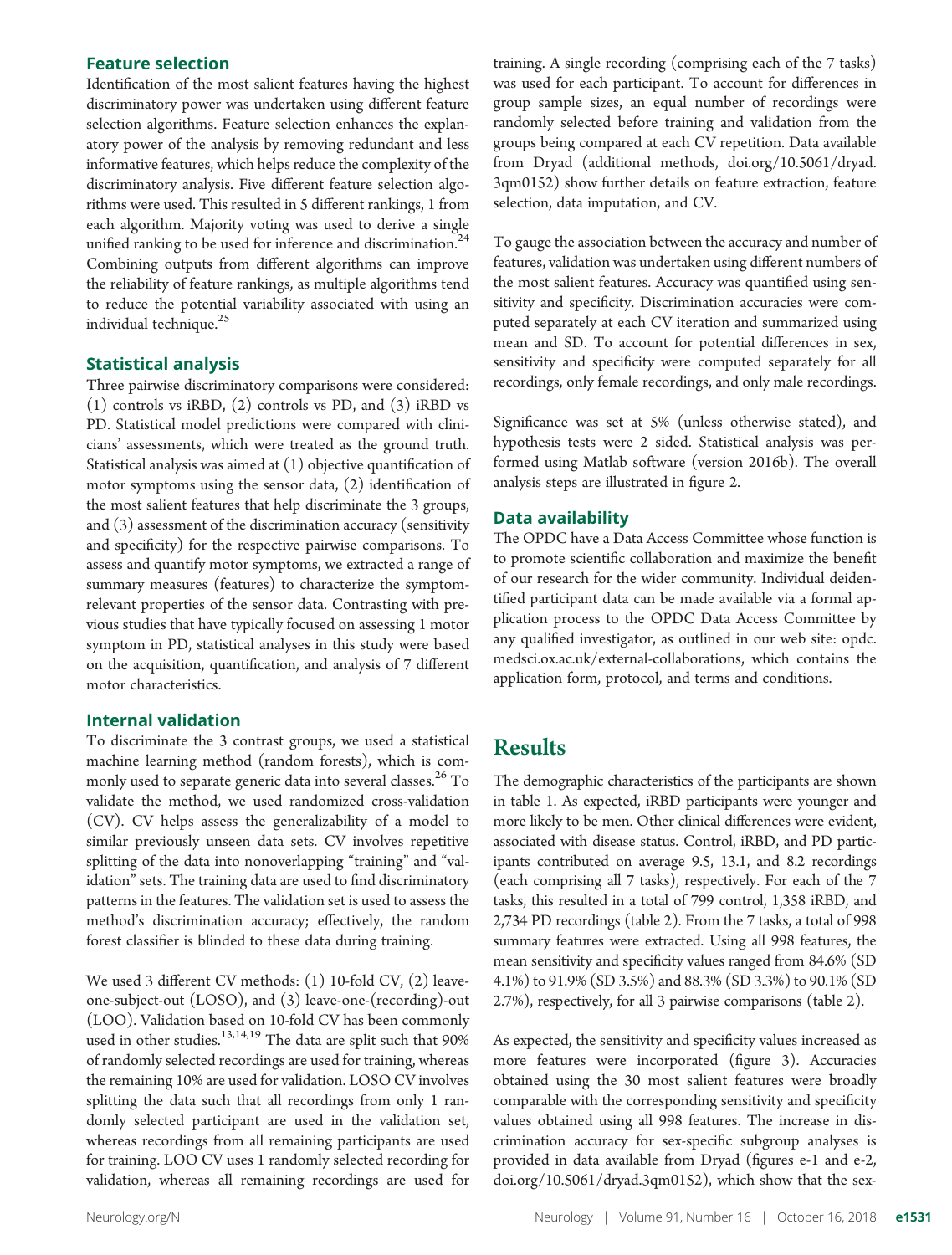Figure 2 Schematic diagram illustrating the major steps involved in the analysis of smartphone sensor data from 7 smartphone tasks assessing voice, balance, gait, finger tapping, reaction time, rest tremor, and postural tremor in the smartphone app used in this study



GSO = Gram-Schmidt orthogonalization; LASSO = least absolute shrinkage and selection operator; LLBFS = local learning-based feature selection;  $mRMR =$  minimum redundancy maximum relevance; PD = Parkinson disease; iRBD = idiopathic REM sleep behavior disorder; VFER = vocal fold excitation ratio.

specific results are in overall agreement with accuracies obtained using all available recordings (figure 3).

Using only the 30 top-ranked features, the mean sensitivity and mean specificity was (1) 89.5% (SD 3.5%) and 85.3% (SD 3.7%) in discriminating controls from iRBD, (2) 83.4% (SD 3.5%) and 87.5% (SD 2.8%) in discriminating iRBD from PD, and (3) 81.7% (SD 4.0%) and 85.8% (SD 3.8%) in discriminating PD recordings from controls, where male and female participants were combined across groups. All sensitivity and specificity results were significantly better than comparable results obtained using completely randomized predictions (p < 0.001, 2-sided Kolmogorov-Smirnov test). See data available from Dryad (tables e-5 to e-7, [doi.org/10.5061/dryad.](https://doi.org/10.5061/dryad.3qm0152) [3qm0152\)](https://doi.org/10.5061/dryad.3qm0152) for details regarding the most salient features.

Using only a single recording (comprising all 7 tasks that were performed for the very first time) for each participant, the LOO CV accuracy in discriminating PD participants from controls was slightly higher compared with the other 2 group comparisons (controls vs iRBD and iRBD vs PD; data available from Dryad, table e-8, [doi.org/10.5061/dryad.3qm0152](https://doi.org/10.5061/dryad.3qm0152)). Using only the 30 most salient features for each pairwise comparison, the mean discrimination accuracy using the LOSO CV scheme (using all recordings by a given participant over time) for the 3 pairwise comparisons was around 70%–75% (data available from Dryad, table e-9, [doi.org/10.](https://doi.org/10.5061/dryad.3qm0152) [5061/dryad.3qm0152](https://doi.org/10.5061/dryad.3qm0152)). The accuracies obtained using all recordings for the 3 validation schemes were significantly better than comparable results obtained using completely randomized predictions. Percentage mismatch in the features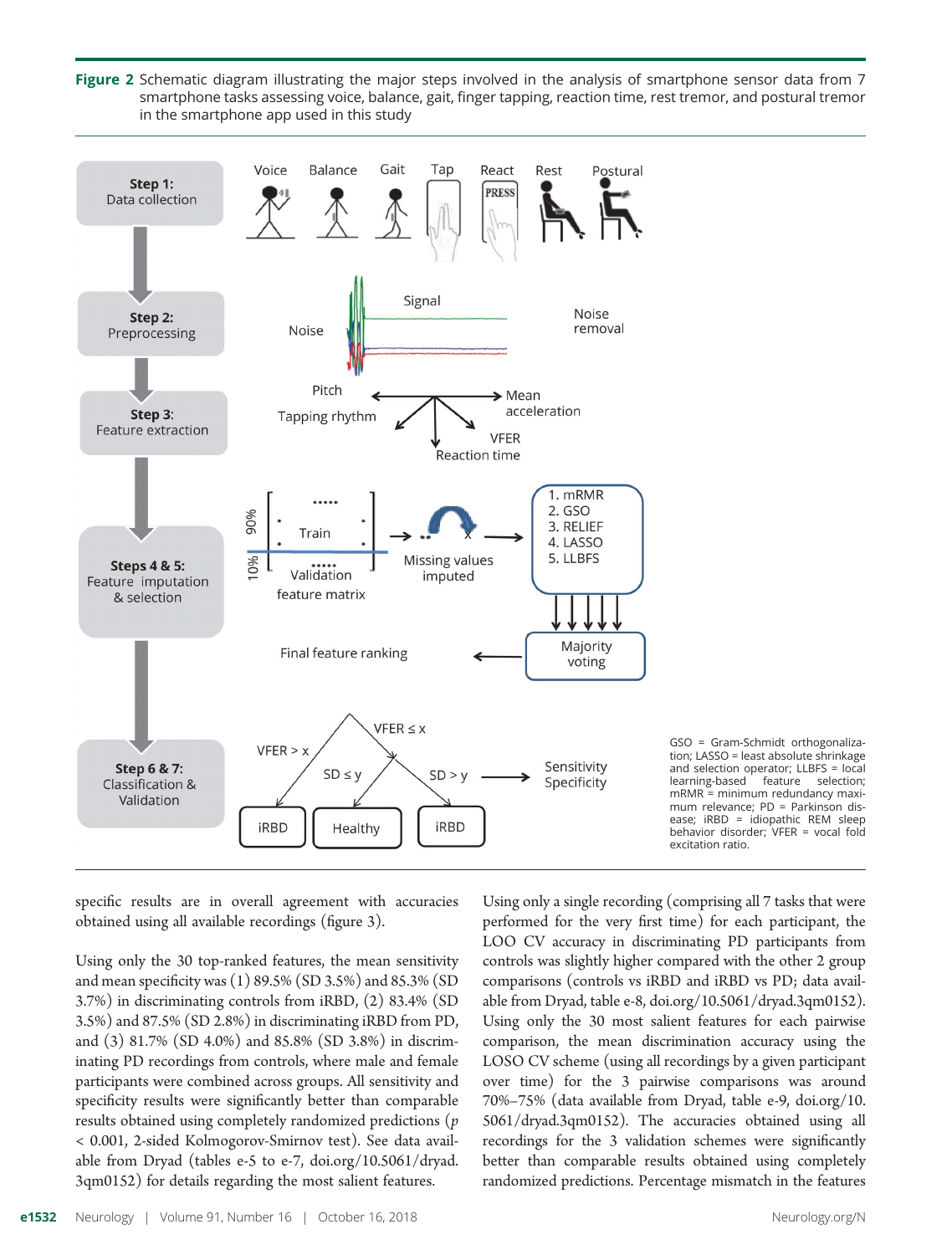| Table 1 Demographic and clinical data for controls and |  |  |
|--------------------------------------------------------|--|--|
| participants with idiopathic RBD and PD                |  |  |

|                           | Controls   | <b>iRBD</b> | PD          |
|---------------------------|------------|-------------|-------------|
|                           | $N = 84$   | $N = 104$   | $N = 334$   |
| Age                       | 66.3(9.1)  | 64.5 (9.4)  | 66.1 (9.0)  |
| Sex, male (%)             | 56 (67)    | 91 (88)     | 209 (63)    |
| Hoehn & Yahr              | 0.0(0.2)   | 0.1(0.4)    | 1.8(0.5)    |
| <b>MDS-UPDRS part III</b> | 1.9(2.4)   | 4.4 (4.2)   | 25.3 (10.4) |
| <b>RBDSQ</b>              | 2.4(2.1)   | 9.9(2.7)    | 4.6(3.2)    |
| <b>BDI</b>                | 5.7(6.0)   | 9.9(9.5)    | 8.3(6.4)    |
| <b>MMSE</b>               | 28.5 (1.5) | 26.9 (4.2)  | 27.6 (3.0)  |
| MoCA                      | 26.9(2.2)  | 25.5(2.6)   | 25.2(3.7)   |

Abbreviations: BDI = Beck Depression Inventory; iRBD = idiopathic REM sleep behavior disorder; MDS-UPDRSIII = Movement Disorder Society-Unified Parkinson's Disease Rating Scale part III; MMSE = Mini-Mental State Examination; MoCA = Montreal Cognitive Assessment; PD = Parkinson disease; RBDSQ = REM Sleep Behavior Disorder Screening Questionnaire. Values are mean (SD) unless otherwise stated.

Note: of those with PD, 72% were tremor dominant, 19% exhibited postural instability and gait disorders (PIGDs), whereas remaining 9% were indeterminate (these figures were computed using only the MDS-UPDRS scores).

of training and validation datasets using the 10-fold CV and LOSO CV schemes is also provided (data available from Dryad, figures e-3 and e-4, [doi.org/10.5061/dryad.3qm0152](https://doi.org/10.5061/dryad.3qm0152)); unfortunately, LOSO CV mismatch was too large for this form of validation to be considered statistically reliable.

Voice was the most discriminatory factor between iRBD and controls, by sex and overall, constituting approximately 50% of the most salient features (figure 4, D–F). A preponderance of gait-related features is evident in female iRBD participants, but conclusions that may be drawn are limited by the small numbers recruited.

Postural and rest tremor were the second most salient factors in discriminating iRBD and controls. Features derived from tasks assessing tremor were the major discriminant between PD and controls and PD and iRBD, accounting for 60% and 57% of the 30 top features, respectively (figure 4, A and G). This is broadly consistent with motor phenotyping in other early PD cohorts using the Movement Disorders Society-Unified Parkinson's Disease Rating Scale (MDS-UPDRS) to separate into motor phenotype, $27,28$  revealing 72% with tremor-dominant PD (this figure was calculated using only the MDS-UPDRS scores; for details, see Stebbins et al. $^{28}$ ). Voice was the third most discriminatory factor between PD and controls and the second most salient distinguishing task between iRBD and PD. Reflected in MDS-UPDRS III, individuals with iRBD and controls were more similar to each other than PD in terms of motor symptoms. As expected, task rankings for the comparisons of PD vs controls and PD vs iRBD were also similarly comparable (figure 4).

#### **Table 2** Discrimination accuracy for the 3 pairwise comparisons

| Analysis using sensor data<br>from all available recordings |                 |            |                 |
|-------------------------------------------------------------|-----------------|------------|-----------------|
| No. of recordings                                           | N (All)         | N (Female) | N (Male)        |
| Controls                                                    | 799             | 272        | 527             |
| <b>iRBD</b>                                                 | 1,358           | 240        | 1,118           |
| PD                                                          | 2,734           | 1,045      | 1,689           |
| <b>Discrimination accuracy</b>                              | Sensitivity (%) |            | Specificity (%) |
| <b>Controls vs PD (All)</b>                                 | 84.6% (4.1%)    |            | 88.3% (3.3%)    |
| <b>Controls vs PD (Female)</b>                              | 91.1% (7.3%)    |            | 93.5% (4.8%)    |
| <b>Controls vs PD (Male)</b>                                | 87.8% (4.3%)    |            | 87.1% (5.0%)    |
| <b>Controls vs iRBD (All)</b>                               | 91.9% (3.5%)    |            | 90.0% (3.7%)    |
| <b>Controls vs iRBD (Female)</b>                            | 96.0% (3.7%)    |            | 98.5% (2.5%)    |
| <b>Controls vs iRBD (Male)</b>                              | 90.1% (4.1%)    |            | 86.9% (4.7%)    |
| <b>iRBD vs PD (All)</b>                                     | 87.5% (2.8%)    |            | 90.1% (2.7%)    |
| iRBD vs PD (Female)                                         | 92.9% (6.1%)    |            | 93.3% (5.8%)    |
| <b>iRBD vs PD (Male)</b>                                    | 85.7% (3.7%)    |            | 90.1% (2.7%)    |

Abbreviations: iRBD = idiopathic REM sleep behavior disorder; PD = Parkinson disease.

For each pairwise comparison, accuracies are reported using all available recordings (denoted by All), along with subgroup analysis performed using pooling of recordings based on sex (denoted by Female and Male). Sensitivity and specificity values (in %) are reported as mean (SD). For the 3 pairwise comparisons: (1) controls vs PD, (2) controls vs iRBD, and (3) iRBD vs PD; the true positive corresponds to correct detection of (1) PD, (2) iRBD, and (3) PD, whereas the true negative related to the correct identification of (1) controls, (2) controls, and (3) iRBD, respectively.

Across different pairwise comparisons, noncued reaction time was one of the least useful tasks overall in discriminating between groups, in keeping with previous reports of significant deficits in reaction time among PD participants under cued but not noncued conditions.<sup>29</sup> In-clinic observations noticed that participants had different levels of engagement with the reaction time task, with some finding it challenging to perform the task as per the instructions at the start.

# **Discussion**

We report the results of smartphone assessments in one of the largest cohorts of deeply phenotyped participants with iRBD, PD and controls, demonstrating that objective quantification of motor symptoms using smartphones can be used to discriminate between participant groups with a high level of accuracy (84.6%–91.9% mean sensitivity and specificity). We were able to generate a comparable level of accuracy using the top-ranked 30 of the total 998 derived features. The performance characteristics were similar for men and women. Perhaps surprisingly, these smartphone sensor data performed equally as well for the iRBD to control comparison as it did for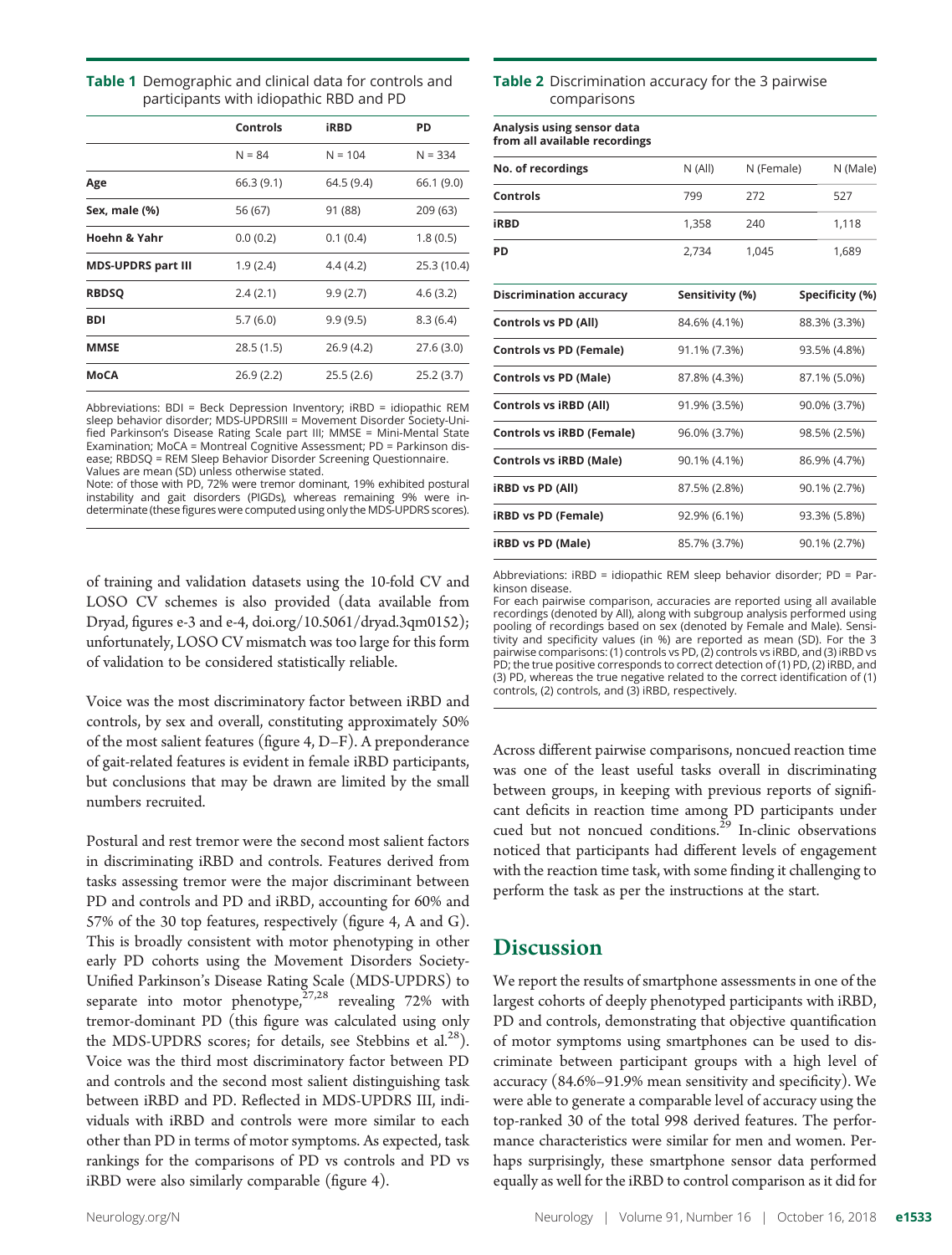Figure 3 Discrimination accuracies as a function of the number of salient features used in the machine learning discrimination analysis, for the 3 pairwise comparisons: controls vs Parkinson disease (PD) (panels A and B), controls vs idiopathic REM sleep behavior disorder (iRBD) (panels C and D), and iRBD vs PD (panels E and F)



The above accuracies were computed using all available recordings from the 3 clinical groups, using all 998 features computed from the 7 tasks, using 10 fold cross-validation (10 repetitions). The rankings of the most salient features were obtained using a majority voting scheme (using 5 feature selection algorithms). The feature rankings were obtained separately for each of the above 3 pairwise comparisons. Features were added into the machine learning classifier (random forest) in increments of 2 (starting from 2 and going up to 30), whereby higher ranked features were added first. The whole process of training and validation was repeated each time 2 new features were included. Sensitivity and specificity values (in %) were reported as mean (denoted by gray circles) and SD (vertical bars).

the PD to control comparison, although clinically PD participants generally have far more pronounced motor features than prodromal iRBD participants.

Of note, after voice, we found that postural and rest tremor were salient factors in discriminating iRBD from controls. This may be surprising to many sleep specialists; however, mild or intermittent postural tremor signs and symptoms may not be clinically evident during outpatient review and infrequent MDS-UPDRS rating. Moreover, a retrospective study looking at prediagnostic presentations of PD in primary care compared 8,166 PD with 46,755 non-PD cases and found that 5 and 10 years before PD diagnosis, self or general practitioner-reported tremor incidence was significantly higher in those who went on to develop PD (relative risk  $7.59$ ).<sup>30</sup> Reported tremor was therefore a strong predictor of future PD conversion in the general population, whereas iRBD was not, possibly because general physicians and their patients are not wholly aware of iRBD as a diagnostic entity. As an estimated two-thirds of prodromal iRBD participants go on to develop PD or Dementia with Lewy Bodies, we may have detected subtle intermittent postural tremor in iRBD participants with greater sensitivity due to repeated measures using smartphone-based accelerometry. Longitudinal evaluation will enable us to

determine whether tremor may subsequently manifest clinically or indeed herald conversion to PD in iRBD participants.

Voice was the most discriminatory factor between iRBD and controls, constituting approximately 50% of the most salient features. These results are consistent with recent studies that have reported vocal abnormalities in individuals with idiopathic iRBD.<sup>17,18</sup>

To assess the reliability and robustness of these findings, a detailed and comprehensive validation of the methodology was undertaken based on (1) evaluation using different CV strategies, (2) analysis of all recordings, along with sex-specific subgroup analyses, (3) classification evaluation using different validation strategies (single and multiple recordings per individual), (4) computation of classification accuracies for different numbers of input features, and (5) identification of the most discriminatory motor tasks between groups. Applying this methodology, we are confident that we have effectively ruled out all major potential confounds in our data set.

Our estimated discrimination accuracies are obtained under realistic, nonlaboratory settings, e.g., in busy outpatient clinic rooms or the home environment. Studies to date have mostly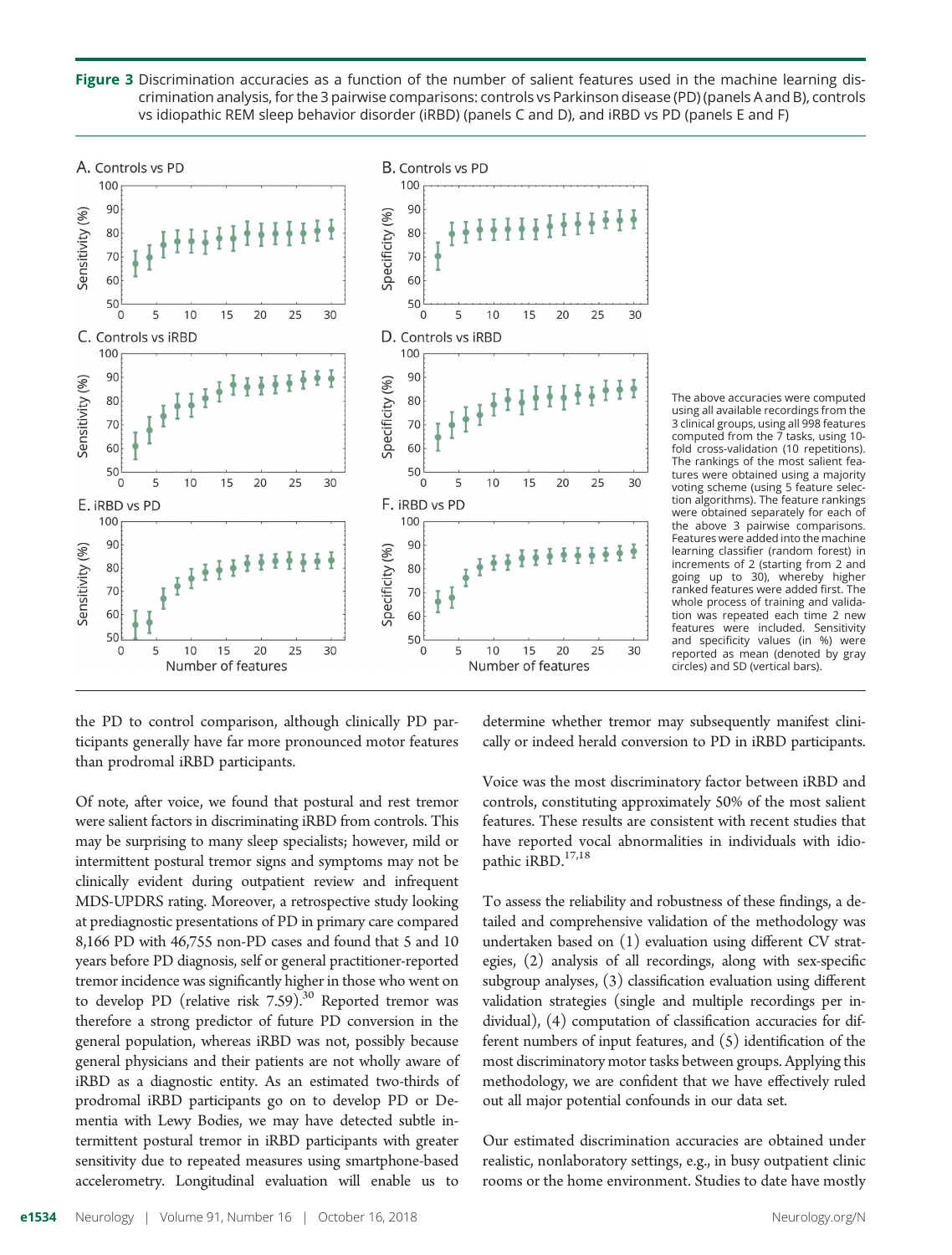Figure 4 Graphical illustration of the most salient discriminatory tasks for the 3 pairwise comparisons: controls vs Parkinson disease (PD) (charts A–C, top horizontal panel), controls vs idiopathic REM sleep behavior disorder (iRBD) (charts D–F, middle horizontal panel), and iRBD vs PD (charts G–I, lower horizontal panel)



The above pie charts were generated using the 30 most salient features computed from the smartphone sensor recordings. The rankings of the most discriminatory features were obtained using a majority voting scheme (using 5 feature selection algorithms). The feature rankings were obtained separately for each of the above 9 pairwise comparisons. For a given pairwise comparison, charts were generated by computing the percentage of features that were selected for each of the 7 smartphone tasks. A larger pie segment corresponds to smartphone tasks that were identified as being relatively more discriminatory for the pairwise comparison under consideration. For each comparison, task rankings were computed using all available recordings (denoted by All, leftmost vertical panel), along with a subgroup analysis performed using pooling of observations for females and males, denoted by Female (middle vertical panel) and Male (rightmost vertical panel), respectively.

focused on the collection of data in controlled environments under direct supervision.<sup>18,31,32</sup> In a recent systematic review of new methods for the assessment of  $PD<sub>1</sub><sup>33</sup>$  87% of studies were conducted in a controlled clinic or laboratory setting. To date, those collecting smartphone data in the home environment have typically focused on either upper or lower limb tests of motor function or have incorporated home visits into the study protocol to improve adherence.<sup>34,35</sup>

A reduction in data quality is inevitable when performing studies outside controlled laboratory conditions. Previous studies have reported accuracies of approximately 99% in discriminating PD from controls using features of voice alone based on lab-quality recordings<sup>14</sup>; as anticipated, it was not possible to replicate this same high level of discrimination accuracy here. Instead, integrating features across multiple tasks allows us to offset the reduction in voice data quality and thereby discriminate groups with large effect sizes.

Female participants with iRBD were poorly represented in this study, limiting the inferences it is possible to draw from their inclusion, yet reflecting the established male preponderance in sleep clinic ascertained iRBD cases. Although fewer in number, each female iRBD participant contributed a greater number of recordings compared with their male counterparts (mean 18.5 vs 12.3). However, subgroup analyses of pooled recordings by sex demonstrated effective discrimination accuracies using multiple recordings per participant.

Another potential source of error arises from the possibility of sampling bias within the PD group. Although participants were asked to perform smartphone assessments over a 7-day period at home, up to 4 times a day, it is possible that we captured data from individuals with more optimally controlled PD and/or with assessments less likely to be performed during "OFF" periods. This could have potentially reduced the magnitude of the observed effect sizes that would otherwise be seen. In the absence of independent ground truth data (e.g., video camera and self-reported diary), it was not possible to gauge the level of adherence to the test protocol. For balance and gait tasks, variations in phone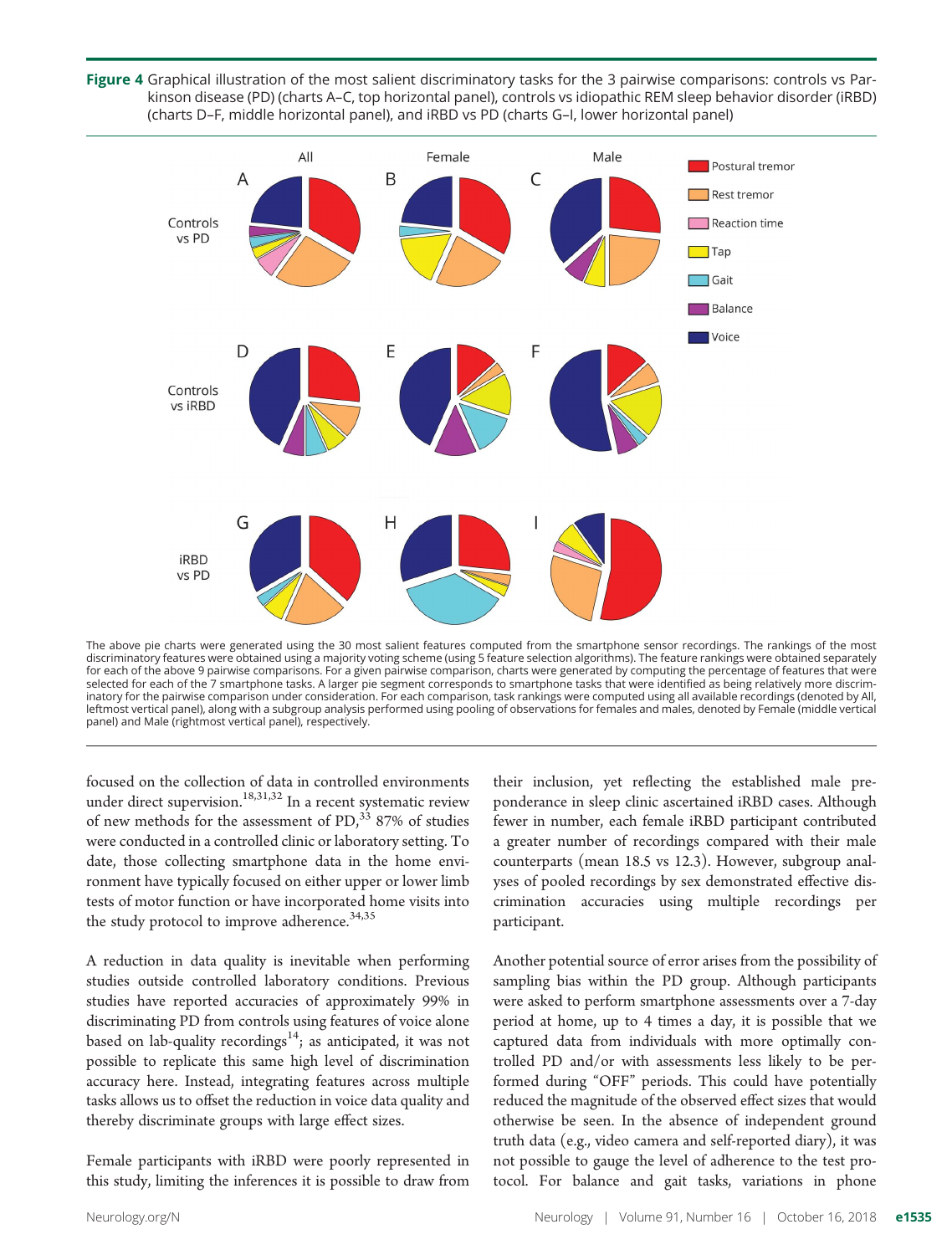placement could have confounded the accelerometer recordings because of multiple known and unknown factors such as pocket size, phone orientation, and phone placement location.

The choice of features extracted in this study was also naturally limited by the single device used for data collection. Studies have used multiple sensors and cameras for data acquisition to compute detailed kinematic gait and balance features.<sup>15</sup> Using only a single smartphone accelerometer sensor signal, it was not possible to reliably calculate and validate these detailed features. Nevertheless, it is encouraging that even given the fairly free study protocol, differences between groups were sufficient to discriminate with large effect sizes.

One of the potential pitfalls of sophisticated machine learning algorithms including those used in this study<sup>36</sup> is that high discrimination accuracy does not necessarily translate into high explanatory power. Some of the features we used to help characterize the sensor data were mathematically complex and are not straightforward to interpret from a clinical or etiologic standpoint. The rankings of the most salient features can vary depending on the choice of feature selection algorithm, each scoring the importance of features based on the specific and unique criterion. The sophisticated machine learning algorithms used here can inadvertently make predictions based on factors unrelated to clinical grouping such as factors related to the identity of participants or sex (as opposed to their clinical status), but the evidence rules out these particular confounds being present in this case (data available from Dryad, additional methods, [doi.org/10.5061/dryad.3qm0152\)](https://doi.org/10.5061/dryad.3qm0152). Different CV methods may detect such effects to a certain extent, but it is not possible to precisely quantify the influence of all unknown confounders because of the high complexity of these machine learning methods. $37$  Here, we found that LOSO CV discriminatory accuracy was much lower than 10-fold CV (data available from Dryad, table e-9, [doi.org/10.5061/dryad.](https://doi.org/10.5061/dryad.3qm0152) [3qm0152\)](https://doi.org/10.5061/dryad.3qm0152), but the mismatch between train and validation set distributions was too large for LOSO CV to be statistically reliable in this case (data available from Dryad, figure e-4, [doi.](https://doi.org/10.5061/dryad.3qm0152) [org/10.5061/dryad.3qm0152\)](https://doi.org/10.5061/dryad.3qm0152).

As with all reported studies to date involving the use of wearable technology/smartphones to obtain metrics of disease progression, this study takes the clinician's diagnosis as ground truth, with participants in the PD group judged to have ≥90% probability of PD at their last visit. However, it needs to be remembered that although positive predictive values of up to 99% have been reported in a tertiary specialist movement disorder unit,  $38$  accuracies vary, and up to 25% of individuals diagnosed with PD in life may be found to have an alternative diagnosis at death should they proceed to neuropathologic examination.<sup>39</sup> It is with this in mind that the importance of studies involving the follow-through of deeply phenotyped participants with iRBD and PD to autopsy cannot be underestimated to fully realize the potential of objective data from wearable sensors.

Our initial findings are highly promising, but further refinement of the algorithms is required in terms of external replication. In addition, it would be valuable to include other parkinsonian and tremulous conditions as comparators, which may be more difficult to differentiate from PD. Therefore, from a clinical perspective, we may have overestimated the diagnostic utilities of our extracted features because of "spectrum bias," although this is less of an issue for the iRBD control comparison. We also aim to derive quantitative measures that can be compared against clinician-assigned measures of disease severity, namely the MDS-UPDRS to monitor disease progression. Home-based testing would allow a more comprehensive assessment of a participant's condition through repeated measures over several days, as opposed to the current reliance on infrequent and single time point assessments captured in clinic, which are subject to many confounds. The use of fully automated methodology, which we intend to make entirely open access, will further facilitate replication and should make this an ideal marker for use in clinical trials.

Objective measures of motor symptom severity would also be of direct benefit in optimizing treatment strategies in complex disease, including the use of apomorphine, deep brain stimulation, and Duodopa therapies. This would empower people with PD to effectively self-manage their symptoms remotely at home, allowing titrations to be made directly according to medication response. Such a collaborative approach to longterm disease management may help to address the increasing demands on health care services from an aging population at an ever-increasing risk of neurodegenerative diseases including Parkinson disease.

This study uniquely demonstrates the use of consumer-grade smartphones to capture real-world data capable of distinguishing a large number of 522 PD, iRBD, and control participants with 84.6%–91.9% sensitivity and 88.3%–90.1% specificity. We continue to work toward the ultimate goal of developing the tools to allow the reliable and sensitive quantification of changes in disease severity over time, thereby facilitating individual-level stratification of prodromal and early PD participants to allow the identification of at-risk individuals and track response to future critically needed neuroprotective therapies.

#### Author contributions

Research project: conception—R. Wade-Martins, Y. Ben-Shlomo, M.A. Little, and M.T. Hu; organization—R. Wade-Martins, Y. Ben-Shlomo, M.A. Little, and M.T. Hu; protocol design—F. Baig, Y. Ben-Shlomo, M.A. Lawton, and M.T. Hu. Smartphone specialized software: design—A. Zhan and M.A. Little; implementation—A. Zhan and M.A. Little. Data acquisition: protocol design—M.A. Little and M.T. Hu; protocol documentation—S. Arora, F. Baig, J. Rumbold, and A. Louvel; data collection—F. Baig, C. Lo, T.R. Barber, A. Zhan, C. Ruffmann, J.C. Klein, J. Rumbold, A. Louvel, Z. Zaiwalla, G. Lennox, T. Quinnell, G. Dennis, and M.T. Hu;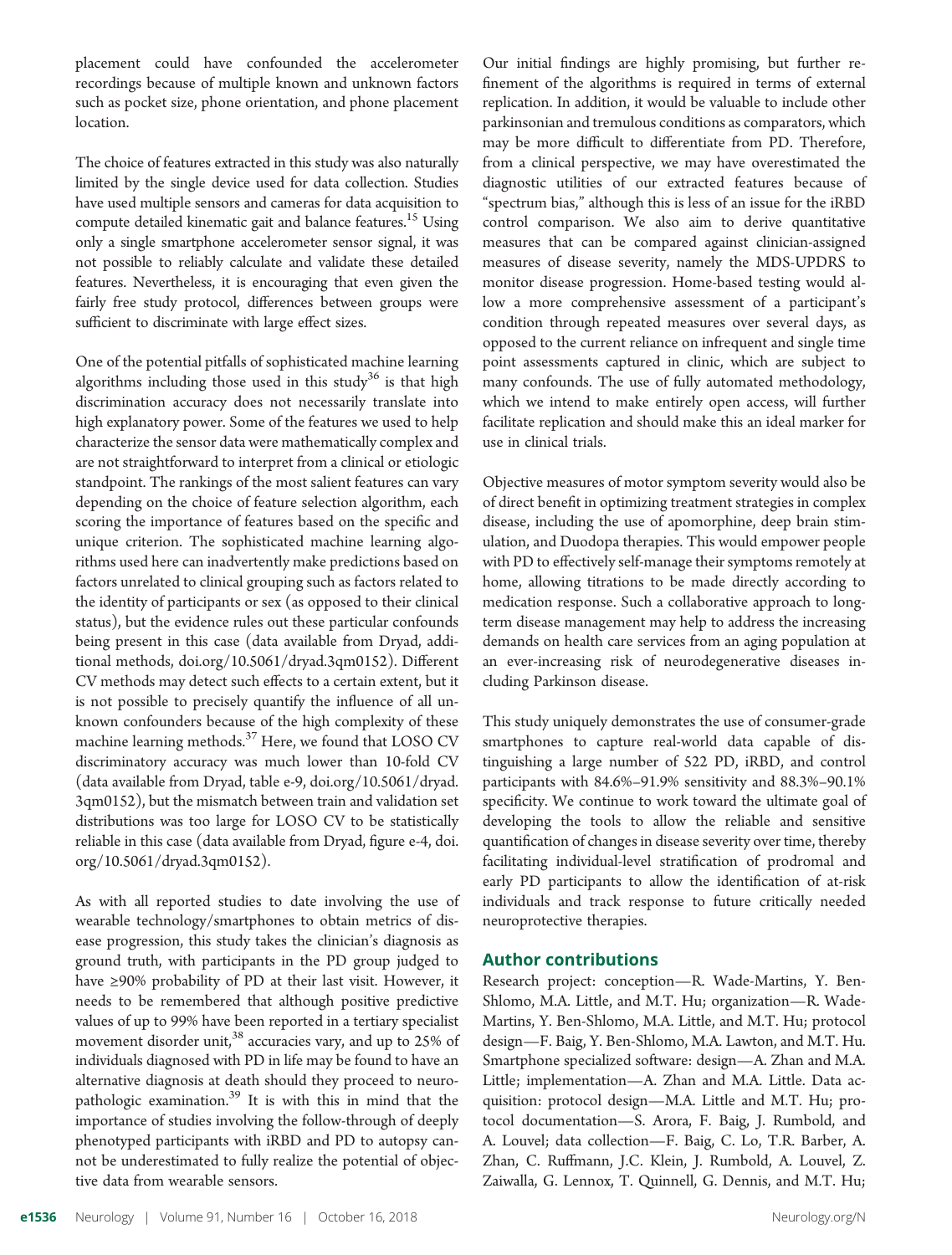smartphone database maintenance—A. Zhan; clinical database maintenance—M.A. Lawton. Statistical analysis: design—S. Arora and M.A. Little; execution—S. Arora and M.A. Little; review and critique—S. Arora, Y. Ben-Shlomo, M.A. Little, and M.T. Hu. Manuscript preparation: writing of the first draft—S. Arora, C. Lo, M.A. Little, and M.T. Hu; review, critique, and revision—S. Arora, F. Baig, C. Lo, T.R. Barber, M.A. Lawton, A. Zhan, M. Rolinski, C. Ruffmann, J.C. Klein, J. Rumbold, A. Louvel, Z. Zaiwalla, G. Lennox, T. Quinnell, G. Dennis, R. Wade-Martins, Y. Ben-Shlomo, M.A. Little, and M.T. Hu.

#### Acknowledgments

The authors extend their sincere gratitude to all the participants who took part in this study and made this research possible. They are grateful to Parkinson's UK for funding this project. They also thank the hospital staff who assisted with in clinic data collection.

#### Study funding

This study was funded by the Monument Trust Discovery Award from Parkinson's UK and supported by the National Institute for Health Research (NIHR) Oxford Biomedical Research Centre based at Oxford University Hospitals NHS Trust and University of Oxford, and the Dementias and Neurodegenerative Diseases Research Network (DeN-DRoN). The views expressed are those of the author(s) and not necessarily those of the NHS, the NIHR, or the Department of Health. The funding agency had no role in the design and conduct of the study; collection, management, analysis, or interpretation of the data; preparation, review, or approval of the manuscript; or decision to submit the manuscript for publication. This work was supported by Parkinson's UK [grant number J-1403]. This study was funded by the Monument Trust Discovery Award from Parkinson's UK and supported by the National Institute for Health Research (NIHR) Oxford Biomedical Research Center (BRC). The views expressed are those of the author(s) and not necessarily those of the NHS, the NIHR, or the Department of Health.

#### **Disclosure**

S. Arora has been employed by the University of Oxford and has been previously funded by Parkinson's UK. F. Baig has been employed by Nottingham University Hospitals NHS Trust. C. Lo has been employed by the NIHR Biomedical Research Center based at Oxford University Hospitals NHS Trust and the University of Oxford. T. Barber has received a Biomedical Research Centre/NIHR Career Development Fellowship and Wellcome Trust Doctoral Training Fellowship. M.A. Lawton has been employed by the University of Bristol and funded by grants awarded to the OPDC by Parkinson's UK. A. Zhan is funded by the Department of Computer Science, Johns Hopkins University. M. Rolinski has been funded by the NIHR. C. Ruffmann has been employed by the OPDC at the University of Oxford. J.C. Klein has been funded by the NIHR and the Monument Trust Discovery Award from Parkinson's UK. J. Rumbold has been

employed by Oxford University Hospitals NHS Trust. A. Louvel has been employed by Oxford University Hospitals NHS Trust. Z. Zaiwalla has been employed by Oxford University Hospitals NHS Trust. G. Lennox has been employed by Oxford University Hospitals NHS Trust. T. Quinnell has been employed by Papworth Hospital NHS Foundation Trust and has received an educational grant from UCB. G. Dennis has been employed by Sheffield Teaching Hospitals NHS Foundation Trust, UK, and has received education grants from Bial and UCB. R. Wade-Martins has been funded by the Monument Trust Award from Parkinson's UK, Dementias Platform UK, Medical Research Council, Mission Therapeutics, Michael J Fox Foundation, Alzheimer's Research UK, Motor Neuron Disease Association, Pfizer, Ataxia UK, Friedreich's Ataxia Research Alliance, European Union Innovative Medicines Initiative, and UCB Pharma. Y. Ben-Shlomo was employed by the University of Bristol and received research funding from Parkinson's United Kingdom, ESRC/NIA, NIHR, Medical Research Council, and the Brain Tumour Charity. Y. Ben-Shlomo was employed by the University of Bristol and has been funded by Kidney research UK, Medical Research Council, NIHR HTA, Parkinson's UK, and the Brain tumour charity. M.A. Little has been funded by Parkinson's UK, Radboud UMC/UBC, NIH, and The Michael J Fox Foundation. M.T. Hu received funding from Biogen (Advisory Capacity), the Monument Trust Award from Parkinson's UK, and the NIHR Oxford Biomedical Research Center based at Oxford University Hospitals NHS Trust and the University of Oxford. Go to [Neurology.org/N](http://n.neurology.org/lookup/doi/10.1212/WNL.0000000000006366) for full disclosures.

#### Publication history

Received by Neurology April 30, 2018. Accepted in final form July 12, 2018.

#### References

- 1. Iranzo A, Fernandez-Arcos A, Tolosa E, et al.. Neurodegenerative disorder risk in idiopathic REM sleep behavior disorder: study in 174 patients. PLoS One 2014;9:e89741.
- 2. Postuma RB, Gagnon JF, Bertrand JA, Genier Marchand D, Montplaisir JY. Parkinson risk in idiopathic REM sleep behavior disorder: preparing for neuroprotective trials. Neurology 2015;84:1104–1113.
- 3. Schenck CH, Boeve BF, Mahowald MW. Delayed emergence of a parkinsonian disorder or dementia in 81% of older men initially diagnosed with idiopathic rapid eye movement sleep behavior disorder: a 16-year update on a previously reported series. Sleep Med 2013;14:744–748.
- 4. Barber TR, Lawton M, Rolinski M, et al. Prodromal Parkinsonism and neurodegenerative risk stratification in REM sleep behaviour disorder. Sleep 2017;40.
- 5. Athauda D, Foltynie T. The ongoing pursuit of neuroprotective therapies in Parkinson disease. Nat Rev Neurol 2015;11:25–40.
- 6. Post B, Merkus MP, de Bie RMA, de Haan RJ, Speelman JD. Unified Parkinson's disease rating scale motor examination: are ratings of nurses, residents in neurology, and movement disorders specialists interchangeable? Mov Disord 2005;20:1577–1584.
- 7. Godinho C, Domingos J, Cunha G, et al. A systematic review of the characteristics and validity of monitoring technologies to assess Parkinson's disease. J Neuroeng Rehabil 2016;13:24.
- 8. Oung QW, Muthusamy H, Lee HL, et al Technologies for assessment of motor disorders in Parkinson's disease: a review. Sensors (Basel) 2015;15:21710–21745.
- 9. Arora S, Venkataraman V, Zhan A, et al. Detecting and monitoring the symptoms of Parkinson's disease using smartphones: a pilot study. Parkinsonism Relat Disord 2015;21:650–653.
- 10. Lawton M, Baig F, Rolinski M, et al Parkinson's disease subtypes in the Oxford Parkinson disease Centre (OPDC) discovery cohort. J Parkinsons Dis 2015;5:269–279.
- 11. International Classification of Sleep Disorders. 3rd ed. Darien, IL: American Academy of Sleep Medicine; 2014.
- 12. Barrantes S, Egea S, González Rojas HA, et al. Differential diagnosis between Parkinson's disease and essential tremor using the smartphone's accelerometer. PLoS One 2017;12:e0183843.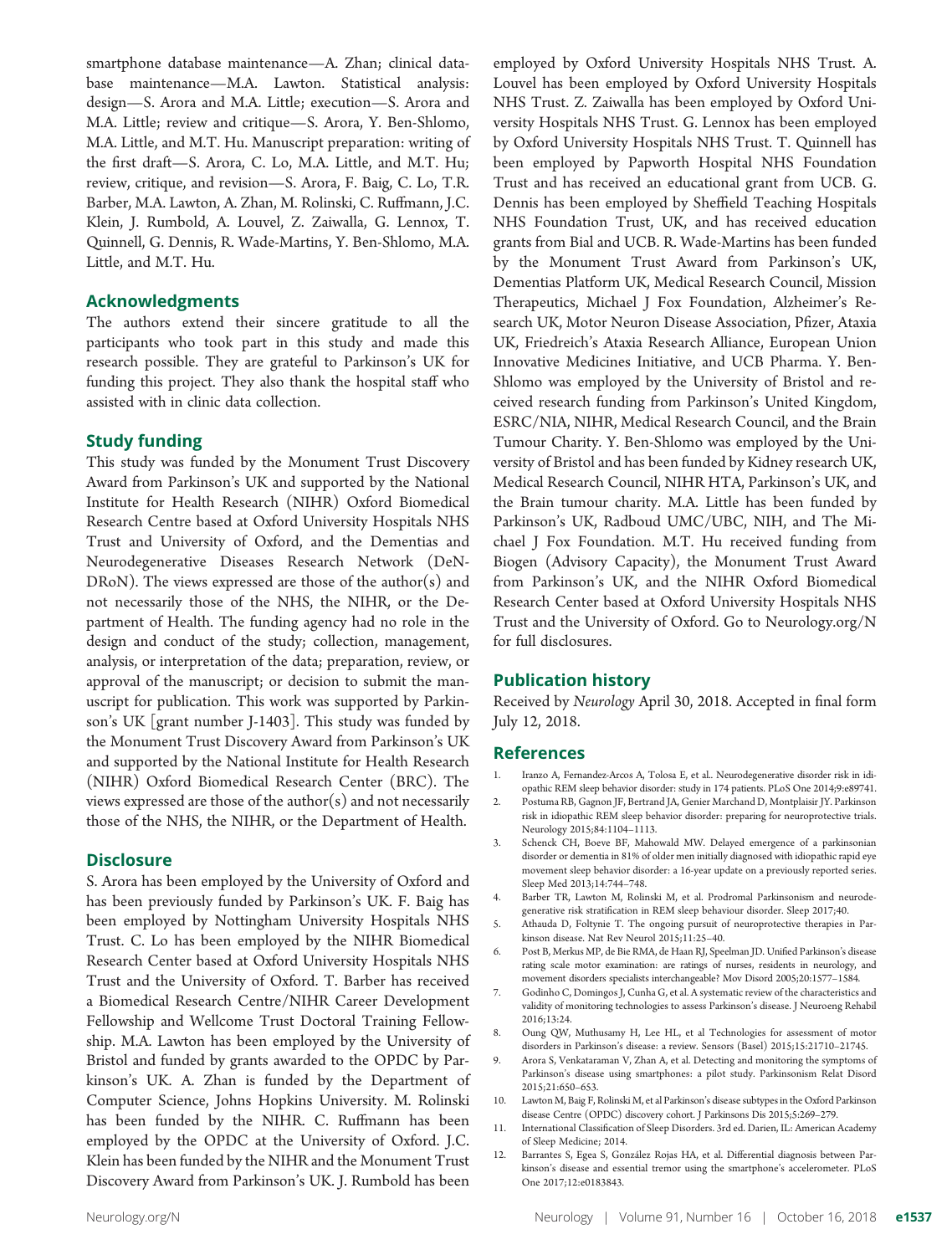- Little MA, McSharry PE, Hunter EJ, Spielman J, Ramig LO. Suitability of dysphonia measurements for telemonitoring of Parkinson's disease. IEEE Trans Biomed Eng 2009;56:1015.
- 14. Tsanas A, Little MA, McSharry PE, Spielman J, Ramig LO. Novel speech signal processing algorithms for high-accuracy classification of Parkinson's disease. IEEE Trans Biomed Eng 2012;59:1264–1271.
- 15. Sofuwa O, Nieuwboer A, Desloovere K, Willems AM, Chavret F, Jonkers I. Quantitative gait analysis in Parkinson's disease: comparison with a healthy control group. Arch Phys Med Rehabil 2005;86:1007–1013.
- 16. Holmes RJ, Oates JM, Phyland DJ, Hughes AJ. Voice characteristics in the progression of Parkinson's disease. Int J Lang Commun Disord 2000;35:407–418.
- 17. Hlavnicka J, Cmejla R, Tykalova T, Sonka K, Ruzicka E, Rusz J. Automated analysis of connected speech reveals early biomarkers of Parkinson's disease in patients with rapid eye movement sleep behaviour disorder. Scientific Rep 2017;7:12.
- 18. Rusz J, Hlavnicka J, Tykalova T, et al. Quantitative assessment of motor speech abnormalities in idiopathic rapid eye movement sleep behaviour disorder. Sleep Med 2016;19:141–147.
- 19. Tsanas A, Little MA, McSharry PE, Ramig LO. Nonlinear speech analysis algorithms mapped to a standard metric achieve clinically useful quantification of average Parkinson's disease symptom severity. J R Soc Interf 2011;8:842–855.
- 20. Taylor Tavares AL, Jefferis GS, Koop M, et al. Quantitative measurements of alternating finger tapping in Parkinson's disease correlate with UPDRS motor disability and reveal the improvement in fine motor control from medication and deep brain stimulation. Mov Disord 2005;20:1286–1298.
- 21. Gauntlett-Gilbert J, Brown VJ. Reaction time deficits and Parkinson's disease. Neurosci Biobehav Rev 1998;22:865–881.
- 22. Jahanshahi M, Brown RG, Marsden CD. A comparative study of simple and choice reaction time in Parkinson's, Huntington's and cerebellar disease. J Neurol Neurosurg Psychiatry 1993;56:1169–1177.
- 23. Nutt JG, Bloem BR, Giladi N, Hallett M, Horak FB, Nieuwboer A. Freezing of gait: moving forward on a mysterious clinical phenomenon. Lancet Neurol 2011;10: 734–744.
- 24. Tsanas A, Little MA, Fox C, Ramig LO. Objective automatic assessment of rehabilitative speech treatment in Parkinson's disease. IEEE Trans Neural Syst Rehabil Eng 2014;22:181–190.
- 25. Tsai CF, Hsiao YC. Combining multiple feature selection methods for stock prediction: Union, intersection, and multi-intersection approaches. Decis Support Syst 2010;50:258–269.
- 26. Breiman L. Random forests. Machine Learn 2001;45:5–32.
- 27. Simuni T, Caspell-Garcia C, Coffey C, et al. How stable are Parkinson's disease subtypes in de novo patients: analysis of the PPMI cohort? Parkinsonism Relat Disord 2016;28:62–67.
- 28. Stebbins GT, Goetz CG, Burn DJ, Jankovic J, Khoo TK, Tilley BC. How to identify tremor dominant and postural instability/gait difficulty groups with the movement disorder society unified Parkinson's disease rating scale: comparison with the unified Parkinson's disease rating scale. Mov Disord 2013;28:668–670.
- 29. Evarts EV, Teravainen H, Calne DB. Reaction time in Parkinson's disease. Brain 1981; 104:167–186.
- 30. Schrag A, Horsfall L, Walters K, Noyce A, Petersen I. Prediagnostic presentations of Parkinson's disease in primary care: a case-control study. Lancet Neurol 2015;14: 57–64.
- 31. Printy BP, Renken LM, Herrmann JP, et al. Smartphone application for classification of motor impairment severity in Parkinson's disease. Conf Proc IEEE Eng Med Biol Soc 2014;2014:2686–2689.
- 32. Ellis RJ, Ng YS, Zhu S, et al. A validated smartphone-based assessment of gait and gait variability in Parkinson's disease. PLoS One 2015;10:e0141694.
- 33. Sanchez-Ferro A, Elshehabi M, Godinho C, et al. New methods for the assessment of Parkinson's disease (2005 to 2015): a systematic review. Mov Disord 2016;31: 1283–1292.
- 34. Lee CY, Kang SJ, Hong SK, Ma HI, Lee U, Kim YJ. A validation study of a smartphone-based finger tapping application for quantitative assessment of bradykinesia in Parkinson's disease. PLoS One 2016;11:e0158852.
- 35. Ginis P, Nieuwboer A, Dorfman M, et al. Feasibility and effects of home-based smartphone-delivered automated feedback training for gait in people with Parkinson's disease: a pilot randomized controlled trial. Parkinsonism Relat Disord 2016;22: 28–34.
- 36. Kubota KJ, Chen JA, Little MA. Machine learning for large-scale wearable sensor data in Parkinson's disease: concepts, promises, pitfalls, and futures. Mov Disord 2016;31: 1314–1326.
- 37. Little MA, Varoquaux G, Saeb S, et al. Using and understanding cross-validation strategies: Perspectives on Saeb et al. GigaScience 2017;6:1–6.
- 38. Hughes AJ, Daniel SE, Ben-Shlomo Y, Lees AJ. The accuracy of diagnosis of parkinsonian syndromes in a specialist movement disorder service. Brain 2002;125: 861–870.
- 39. Joutsa J, Gardberg M, Roytta M, Kaasinen V. Diagnostic accuracy of parkinsonism syndromes by general neurologists. Parkinsonism Relat Disord 2014;20:840–844.